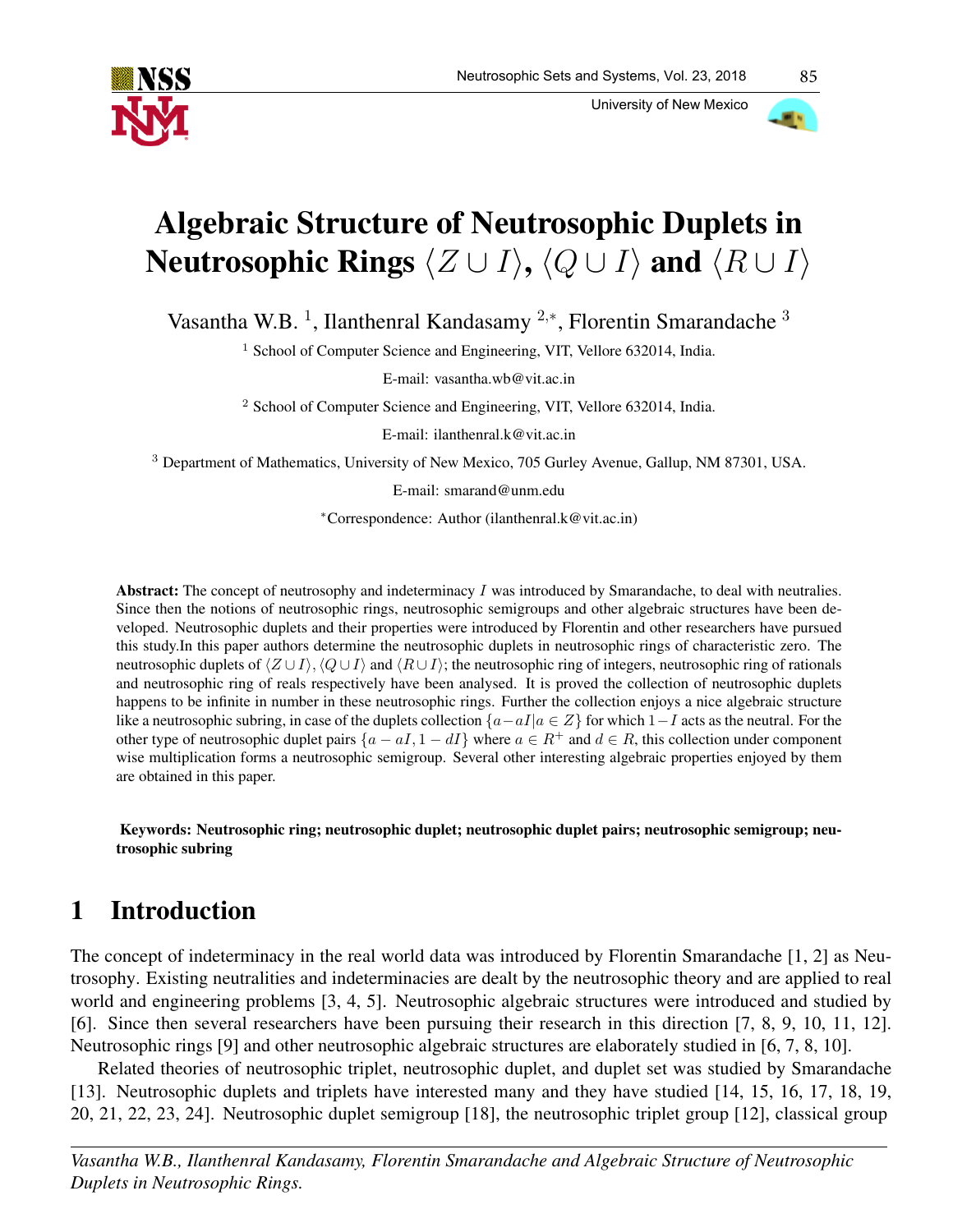of neutrosophic triplet groups[22] and neutrosophic duplets of  $\{Z_{pn},\times\}$  and  $\{Z_{po},\times\}$  [23] have been recently studied.

Here we mainly introduce the concept of neutrosophic duplets in case of of neutrosophic rings of characteristic zero and study only the algebraic properties enjoyed by neutrosophic duplets, neutrals and neutrosophic duplet pairs.

In this paper we investigate the neutrosophic duplets of the neutrosophic rings  $\langle Z \cup I \rangle$ ,  $\langle Q \cup I \rangle$  and  $\langle R \cup I \rangle$  $I$ ). We prove the duplets for a fixed neutral happens to be an infinite collection and enjoys a nice algebraic structure. In fact the collection of neutrals for fixed duplet happens to be infinite in number and they too enjoy a nice algebraic structure.

This paper is organised into five sections , section one is introductory in nature. Important results in this paper are given in section two of this paper. Neutrosophic duplets of the neutrosophic ring  $\langle Z \cup I \rangle$ , and its properties are analysed in section three of this paper. In the forth section neutrosophic duplets of the rings  $\langle Q \cup I \rangle$  and  $\langle R \cup I \rangle$ ; are defined and developed and several theorems are proved. In the final section discussions, conclusions and future research that can be carried out is described.

#### 2 Results

The basic definition of neutrosophic duplet is recalled from [12]. We just give the notations and describe the neutrosophic rings and neutrosophic semigroups [9].

Notation:  $\langle Z \cup I \rangle = \{a + bI | a, b \in Z, I^2 = I\}$  is the collection of neutrosophic integers which is a neutrosophic ring of integers.  $\langle Q \cup I \rangle = \{a + bI | a, b \in Q, I^2 = I\}$  is the collection of neutrosophic rationals and  $\langle R \cup I \rangle = \{a + bI | a, b \in R, I^2 = I\}$  is the collection of neutrosophic reals which are neutrosophic ring of rationals and reals respectively.

Let S be any ring which is commutative and has a unit element 1. Then  $\langle S \cup I \rangle = \{a + bI | a, b \in S, I^2 = I,$  $+, \times\}$  be the neutrosophic ring. For more refer [9].

Consider U to be the universe of discourse, and D a set in U, which has a well-defined law  $\#$ .

**Definition 2.1.** Consider  $\langle a, neut(a) \rangle$ , where a, and neut(a) belong to D. It is said to be a neutrosophic duplet if it satisfies the following conditions:

- 1.  $neut(a)$  is not same as the unitary element of D in relation with the law  $\#$  (if any);
- 2.  $a \# \text{neut}(a) = \text{neut}(a) \# a = a;$
- 3.  $anti(a) \notin D$  for which a  $\#$  anti(a) = anti(a)  $\#$  a = neut(a).

The results proved in this paper are

- 1. All elements of the form  $a aI$  and  $aI a$  with  $1 I$  as the neutral forms a neutrosophic duplet,  $a \in Z^+ \setminus \{0\}.$
- 2. In fact  $B = \{a aI/a \in Z \setminus \{0\}\}\cup \{0\}$ , forms a neutrosophic subring of S.
- 3. Let  $S = \{Q \cup I\}, +, \times\}$  be the neutrosophic ring. For every nI with  $n \in Q\backslash\{0\}$  we have  $a+bI \in \langle Q \cup I \rangle$ with  $a + b = 1$ ;  $a, b \in Q \setminus \{0\}$ . such that  $\{nI, a + bI\}$  is a neutrosophic duplet.
- 4. The idempotent  $x = 1 I$  acts as the neutral for infinite collection of elements  $a aI$  where  $a \in Q$ .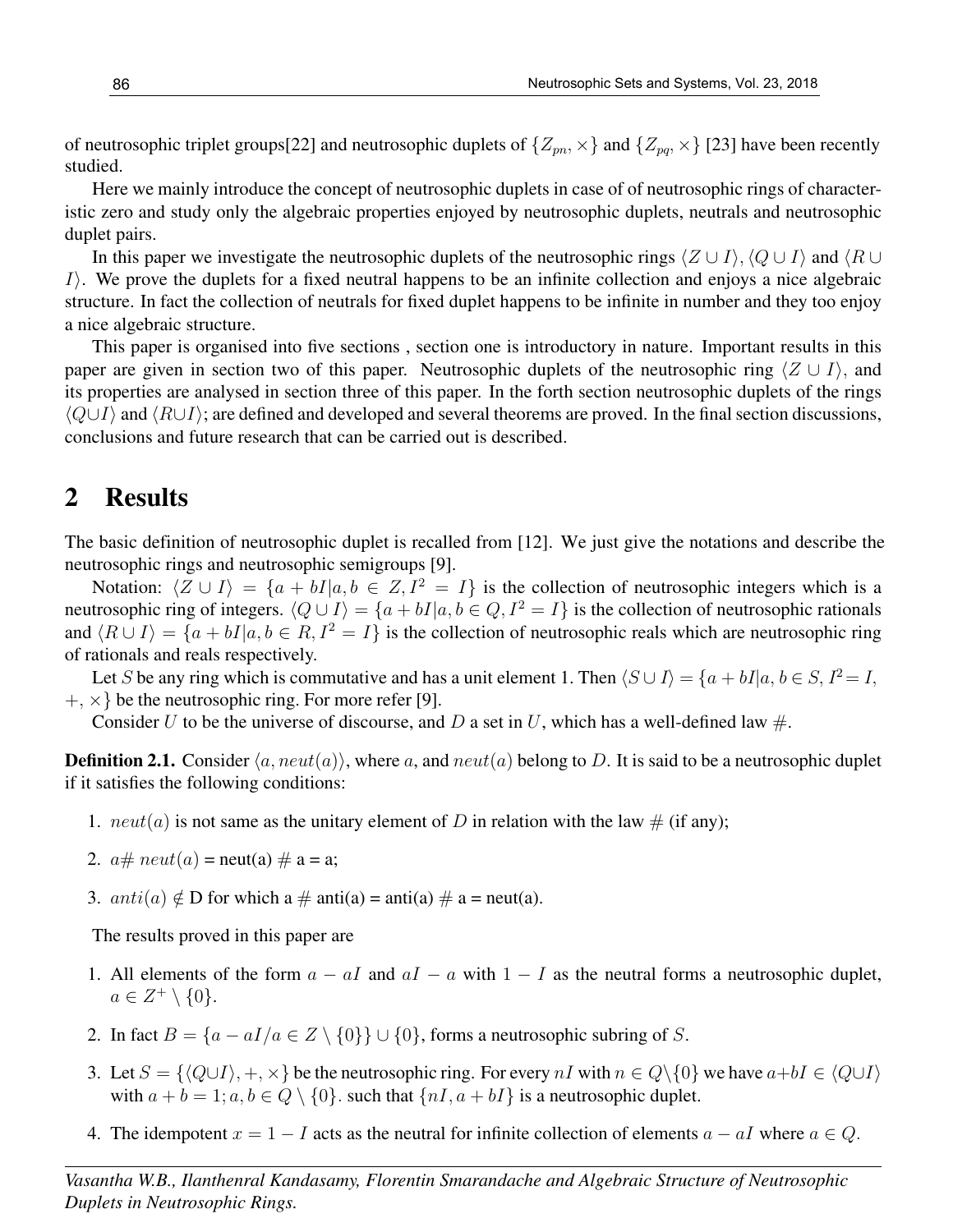- 5. For every  $a aI \in S$  where  $a \in Q$ ,  $1 dI$  acts as neutrals for  $d \in Q$ .
- 6. The ordered pair of neutrosophic duplets  $B = \{(nI, m (m 1)I); n \in R, m \in R \cup \{0\}\}\)$  forms a neutrosophic semigroup of  $S = \langle R \cup I \rangle$  under component wise product.
- 7. The ordered pair of neutrosophic duplets  $D = \{(a aI, 1 dI); a \in R^+; d \in R\}$  forms a neutrosophic semigroup under product taken component wise.

#### 3 Neutrosophic duplets of  $\langle Z \cup I \rangle$  and its properties

In this section we find the neutrosophic duplets in  $\langle Z \cup I \rangle$ . Infact we prove there are infinite number of neutrals for any relevant element in  $\langle Z \cup I \rangle$ . Several interesting results are proved.

First we illustrate some of the neutrosophic duplets in  $\langle Z \cup I \rangle$ .

**Example 3.1.** Let  $S = \langle Z \cup I \rangle = \{a + bI | a, b \in I, I^2 = I\}$  be the neutrosophic ring. Consider any element  $x = 9I \in \langle Z \cup I \rangle$ ; we see the element  $16-15I \in \langle Z \cup I \rangle$  is such that  $9I \times 16-15I = 144I - 135I = 9I = x$ . Thus  $16 - 15I$  acts as the neutral of 9I and  $\{9I, 16 - 15I\}$  is a neutrosophic duplet.

Cconsider  $15I = y \in \langle Z \cup I \rangle$ ;  $15I \times 16 - 15I = 15I = y$ . Thus  $\{15I, 16 - 15I\}$  is again a neutrosophic duplet. Let  $-9I = s \in \langle Z \cup I \rangle$ ;  $-9I \times 16 - 15I = -144I + 135I = -9I = s$ , so  $\{-9I, 16 - 15I\}$  is a neutrosophic duplet. Thus  $\{\pm 9I, 16 - 15I\}$  happens to be neutrosophic duplets.

Further  $nI \in \langle Z \cup I \rangle$  is such that  $nI \times 16 - 15I = 16nI - 15nI = nI$ . Similarly  $-nI \times 16 - 15I =$  $-16nI + 15nI = -nI$ . So  $\{nI, 16 - 15I\}$  is a neutrosophic duplet for all  $n \in Z \setminus \{0\}$ . Another natural question which comes to one mind is will  $16I - 15$  act as a neutral for  $nI$ ;  $n \in Z \setminus \{0\}$ , the answer is yes for  $nI \times (16I - 15) = 16nI - 15nI = nI$ . Hence the claim.

We call  $0I = 0$  as the trivial neutrosophic duplet as  $(0, x)$  is a neutrosophic duplet for all  $x \in \langle Z \cup I \rangle$ . In view of this example we prove the following theorem.

**Theorem 3.2.** Let  $S = \langle Z \cup I \rangle = \{a + bI | a, b \in Z, I^2 = I\}$  *be a neutrosophic ring. Every*  $\pm nI \in S; n \in \mathbb{Z}$ Z \ {0} *has infinite number of neutrals of the form*

- $mI (m 1) = x$
- $m (m 1)I = y$
- $(m-1) mI = -x$
- $(m-1)I mI = -y$

*where*  $m \in Z^+ \setminus \{1, 0\}$ *.* 

*Proof.* Consider  $nI \in \langle Z \cup I \rangle$  we see

$$
nI \times x = nI[mI - (m-1)] = nnI - nmI + nI = nI.
$$

Thus  $\{nI, mI - (m-1)\}\$ form an infinite collection of neutrosophic duplets for a fixed n and varying  $m \in$  $Z^+ \setminus \{0, 1\}$ . Proof for other parts (ii), (iii) and (iv) follows by a similar argument.  $\Box$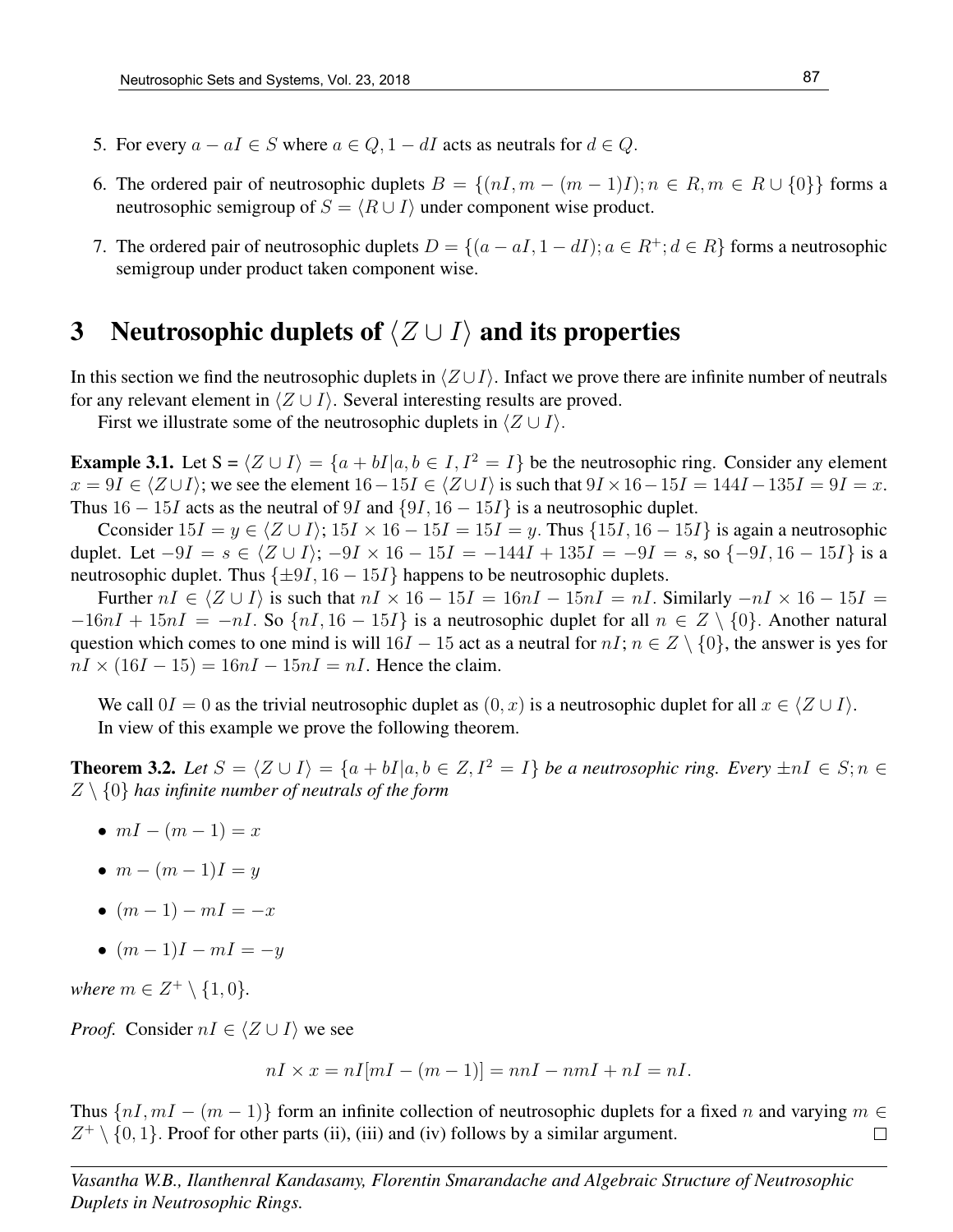Thus in view of the above theorem we can say for any  $nI; n \in \mathbb{Z} \setminus \{0\}$ , n is fixed; we have an infinite collection of neutrals paving way for an infinite collection of neutrosophic duplets contributed by elements  $x, y, -x$  and  $-y$  given in the theorem. On the other hand for any fixed x or y or  $-x$  or  $-y$  given in the theorem we have an infinite collection of elements of the form  $nI; n \in \mathbb{Z} \setminus \{0\}$  such that  $\{n, x, or y \text{ or } -x \text{ or } -y\}$  is a neutrosophic duplet.

Now our problem is to find does these neutrals collection  $\{x, y, -x, -y\}$  in theorem satisfy any nice algebraic structure in  $\langle Z \cup I \rangle$ .

We first illustrate this using some examples before we propose and prove any theorem.

**Example 3.3.** Let  $S = \langle Z \cup I \rangle = \{a + bI | a, b \in Z, I^2 = I\}$  be the ring.  $\{S, \times\}$  is a commutative semigroup under product []. Consider the element  $x = 5I - 4 \in \langle Z \cup I \rangle$ .  $5I - 4$  acts as neutral for all elements  $nI \in \langle Z \cup I \rangle, n \in Z \setminus \{0\}.$  Consider  $x \times x = 5I - 4 \times 5I - 4 = 25I - 20I - 20I + 16 = -15I + 16 = x^2$ . Now  $-15I + 16 \times nI = -15nI + 16nI = nI$ . Thus if  ${nI, x}$  a neutrosophic duplet so is  ${nI, x^2}$ . Consider

$$
x^{3} = x^{2} \times x = (-15I + 16) \times (5I - 4)
$$

$$
= -75I + 80I + 60I - 64 = 65I - 64 = x^{3}
$$

$$
nI \times x^{3} = 65nI - 64nI = nI
$$

So  ${nI, 65I - 64} = {nI, x<sup>3</sup>}$  is a neutrosophic duplet for all  $n \in Z \setminus \{0\}$  Consider

$$
x^{4} = x^{3} \times x = 65I - 64 \times 5I - 4
$$

$$
= 325I - 320I - 260I + 256 = -255I + 256 = x^{4}
$$

Clearly

$$
nI \times x^4 = nI \times (-255I + 25) = -255nI + 256nI = nI.
$$

So  $\{nI, x^4\}$  is a neutrosophic duplet. In fact one can prove for any  $nI \in \{Z \cup I\}$ ;  $n \in Z \setminus \{0\}$  then  $x =$  $m - (m - 1)I$  is the neutral of nI then  $\{nI, x\}$ ,  $\{nI, x^2\}$ ,  $\{nI, x^3\}$ , ...,  $\{nI, x^r\}$ , ...,  $\{nI, x^t\}$ ;  $t \in Z^+ \setminus \{0\}$ are all neutrosophic duplets for  $nI$ . Thus for any fixed  $nI$  there is an infinite collection of neutrals. We see if x is a neutral then the cyclic semigroup generated by x denoted by  $\langle x \rangle = \{x, x^2, x^3, \ldots\}$  happens to be a collection of neutrals for  $nI \in S$ .

Now we proceed onto give examples of other forms of neutrosophic duplets using  $\langle Z \cup I \rangle$ .

**Example 3.4.** Let  $S = \{(Z \cup I) = \{a + bI | a, b \in Z, I^2 = I\}, +, \times\}$  be a neutrosophic ring. We see  $x = 1 - I \in S$  such that

$$
(1 - I)^2 = 1 - I \times 1 - I = 1 - 2I + I^2(\because I^2 = I)
$$

 $= 1 - I = x.$ 

Thus x is an idempotent of S. We see  $y = 5 - 5I$  such that

$$
y \times x = (5 - 5I) \times (5 - 5I) = 5 - 5I - 5I + 5I = 5 - 5I = y
$$

Thus  $\{5 - 5I, 1 - I\}$  is a neutrosophic duplets and  $1 - I$  is the neutral of  $5 - 5I$ .

$$
y^2 = 5 - 5I \times 5 - 5I = 25 - 25I - 25I + 25I = 25 - 25I
$$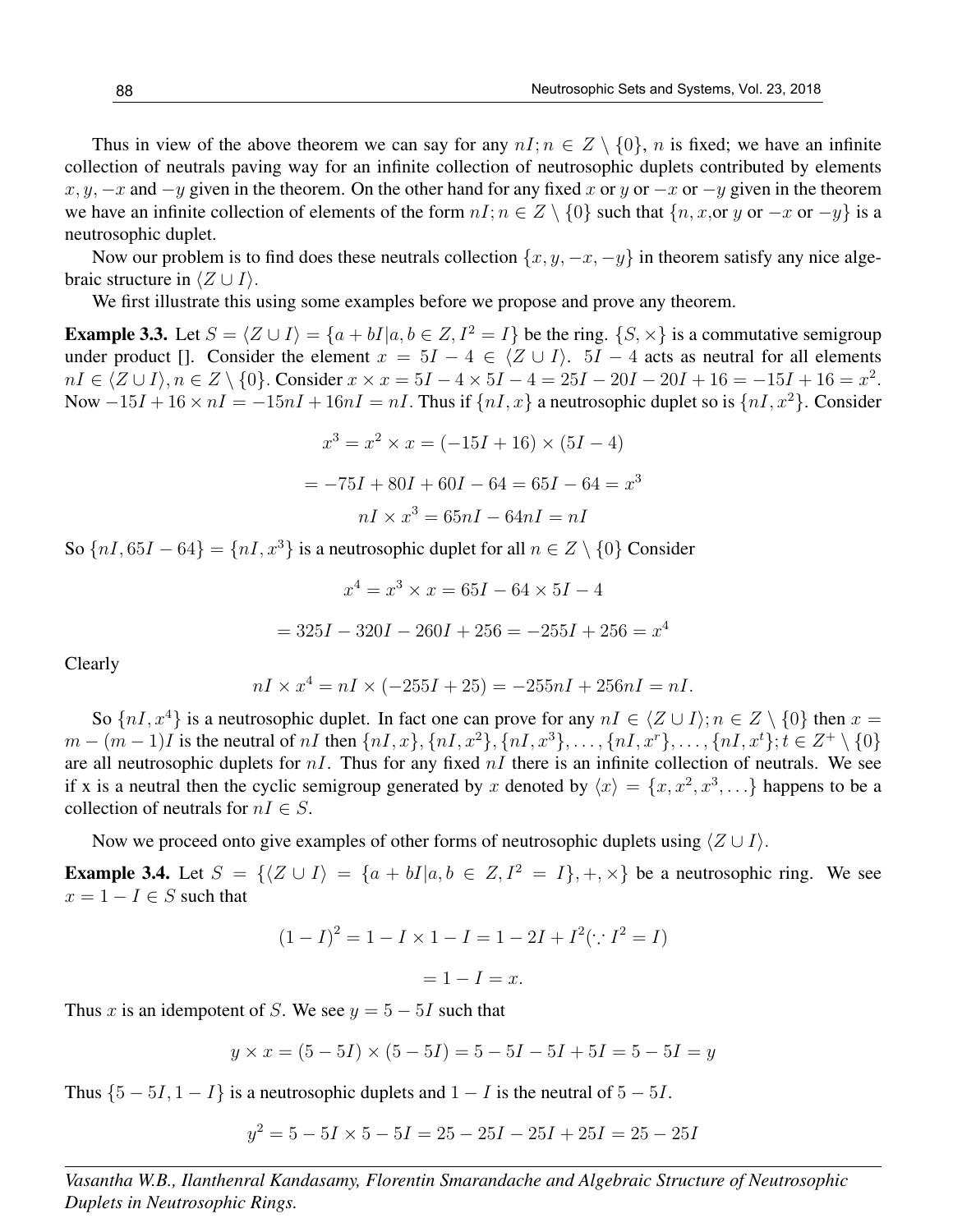We see  $\{y^2, 1 - I\}$  is again a neutrosophic duplet.

$$
y^3 = y \times y^2 = 5 - 5I \times (25 - 25I) = 125 - 125I - 125I + 125I
$$

$$
= 125 - 125I = y^3
$$

Once again  $\{y^3, 1-I\}$  is a neutrosophic duplet. In fact we can say for the idempotent  $1-I$  the cyclic semigroup  $B = \{y, y^2, y^3, \ldots\}$  is such that for every element in B, 1 – I serves as the neutral.

In view of all these we prove the following theorem.

**Theorem 3.5.** *Let*  $S = \{ \langle Z \cup I \rangle, +, \times \}$  *be the neutrosophic ring.* 

- *1.*  $1 I$  *is an idempotent of* S.
- *2. All elements of the form* a − aI *and* aI − a *with* 1 − I *as the neutral forms a neutrosophic duplet,*  $a \in Z^+ \setminus \{0\}.$
- *3. In fact*  $B = \{a aI/a \in Z \setminus \{0\}\} \cup \{0\}$ , forms a neutrosophic subring of S.
- *Proof.* 1. Let  $x = 1 I \in S$  to show x is an idempotent of S, we must show  $x \times x = x$ . We see  $1 - I \times 1 - I = 1 - 2I + I^2$  as  $I^2 = I$ , we get  $1 - I \times 1 - I = 1 - I$ ; hence the claim.
	- 2. Let  $a aI \in S$ ;  $a \in Z$ .  $1 I$  is the neutral of  $a aI$  as  $a aI \times 1 I = a aI aI + aI = a aI$ . Thus  ${a - aI, 1 - I}$  is a neutrosophic duplet. On similar lines  $aI - a$  will also yield a neutrosophic duplet with  $1 - I$ . Hence the result (ii).
	- 3. Given  $B = \{a aI | a \in \mathbb{Z}\}\.$  To prove B is a group under +. Let  $x = a aI$  and  $y = b bI \in \mathbb{B}\.$  $x + y = a - aI + b - bI = (a + b) - (a + b)I$  as  $a + b \in Z$ ;  $a + b - (a + b)I \in B$ . So B is closed under the operation +. When  $a = 0$  we get  $0 - 0I = \in B$  and  $a - aI + 0 = a - aI$ . O acts as the additive identity of B. For every  $a - aI \in B$  we have

$$
-(a - aI) = (-a) - (-a)I = -a + aI \in B
$$

is such that  $a - aI + (-a) + aI = 0$  so every  $a - aI$  has an additive inverse. Now we show  $\{B, \times\}$  is a semigroup under product  $\times$ .

$$
(a - aI) \times (b - bI) = ab - abI - baI + abI = ab - abI \in B.
$$

Thus B is a semigroup under product. Clearly  $1 - I \in B$ . Now we test the distributive law. let  $x = a - aI, y = b - bI$  and  $z = c - cI \in B$ .

$$
(a - aI) \times [b - bI + c - cI] = a - aI \times [(b + c) - (b + c)I]
$$

$$
= a(b + c) - aI(b + c) - (b + c)aI + a(b + c)I = a(b + c) - aI(b + c) \in B
$$

Thus  $\{B, +, \times\}$  is a neutrosophic subring of S. Finally we prove  $\langle Z \cup I \rangle$  has neutrosophic duplets of the form  $\{a - aI, 1 + dI\}; d \in Z \setminus \{0\}.$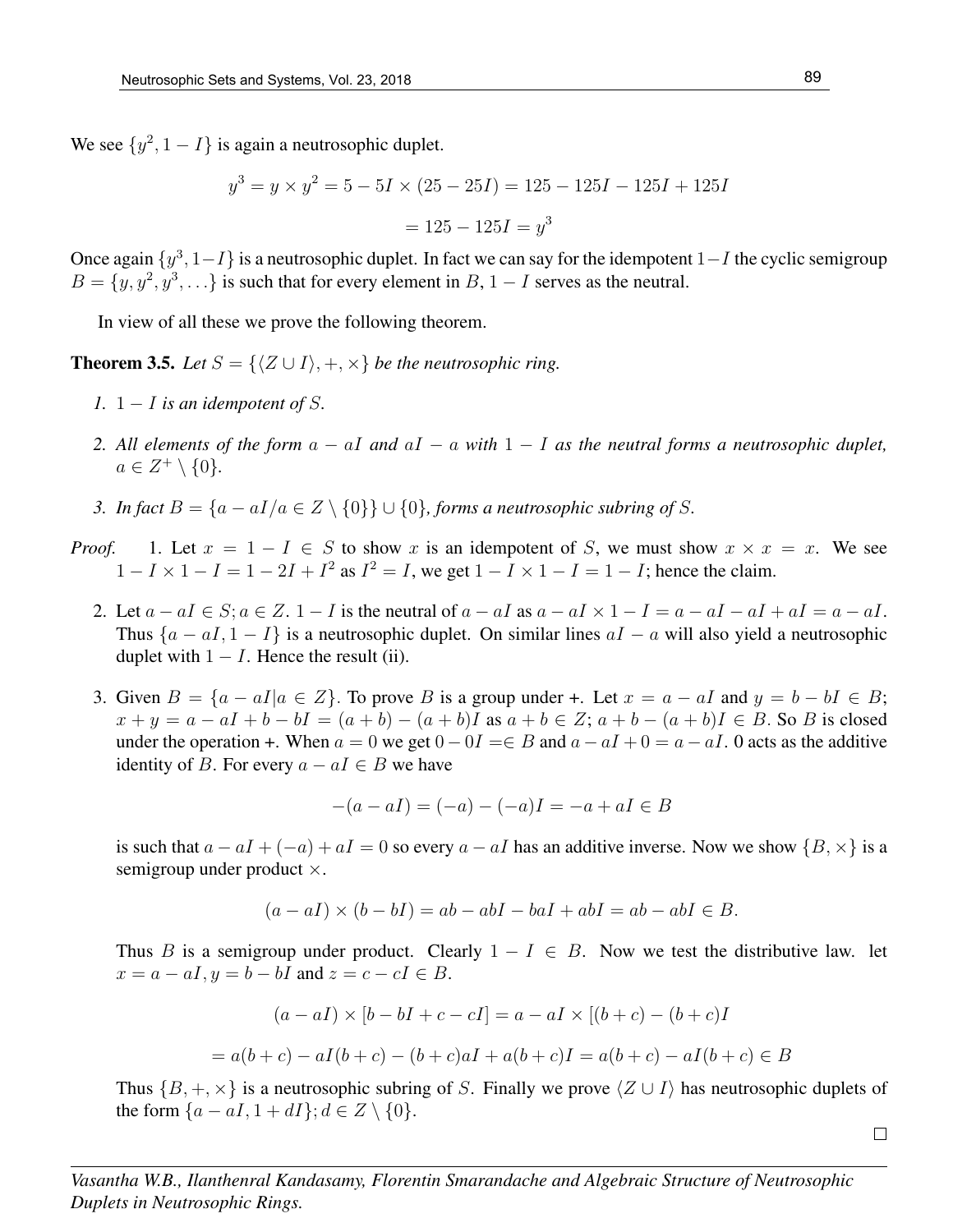**Theorem 3.6.** Let  $S = \{ \langle Z \cup I \rangle = \{a + bI | a, b \in Z, I^2 = I \}, +, \times \}$  be a neutrosophic ring  $a + bI \in S$ *contributes to a neutrosophic duplet if and only if*  $a = -b$ .

*Proof.* Let  $a + bI \in S(a \neq 0, b \neq 0)$  be an element which contributes a neutrosophic duplet with  $c + dI \in S$ . If  $\{a + bI, c + dI\}$  is a neutrosophic duplet then  $(a + bI) \times (c + dI) = a + bI$ , this implies

$$
ac + (bd + ad + bc)I = a + bI.
$$

This implies  $ac = a$  and  $bd + ad + bc = b$ .  $ac = a$  implies  $a(c - 1) = 0$  since  $a \neq 0$  we have  $c = 1$ . Now in  $bd + ad + bc = b$  substitute  $c = 1$ ; it becomes  $bd + ad + b = b$  which implies  $bd + ad = 0$  that is  $(b + a)d = 0$ ;  $d \neq 0$  for if  $d = 0$  then  $c + dI = 1$  acts as a neutral, for all  $a + bI \in S$  which is a trivial neutrosophic duplet. Thus  $d \neq 0$ , which forces  $a + b = 0$  or  $a = -b$ . hence  $a + bI = a - aI$ . Now we have to find d. We have  $(a - aI)(1 + dI) = a - aI + adI - adI = a - aI.$ 

This is true for any  $d \in Z \setminus \{0\}$ . Proof of the converse is direct.

Next we proceed on to study neutrosophic duplets of  $\langle Q \cup I \rangle$  and  $\langle R \cup I \rangle$ 

### 4 Neutrosophic Duplets of  $\langle Q \cup I \rangle$  and  $\langle R \cup I \rangle$

In this section we study the neutrosophic duplets of the neutrosophic rings  $\langle Q \cup I \rangle = \{a+bI|a, b \in Q, I^2 = I\};$ where Q the field of rationals and  $\langle R \cup I \rangle = \{a + bI | a, b \in R, I^2 = I\}$ ; where R is the field of reals. We obtain several interesting results in this direction. It is important to note  $\langle Z \cup I \rangle \subset \langle Q \cup I \rangle \subset \langle R \cup I \rangle$ . Hence all neutrosophic duplets of  $\langle Z \cup I \rangle$  will continue to be neutrosophic duplets of  $\langle Q \cup I \rangle$  and  $\langle R \cup I \rangle$ . Our analysis pertains to the existence of other neutrosophic duplets as  $Z$  is only a ring where as  $Q$  and  $R$  are fields. We enumerate many interesting properties related to them.

**Example 4.1.** Let  $S = \{ \langle Q \cup I \rangle = \{a + bI | a, b \in Q, I^2 = I \}, +, \times \}$  be the neutrosophic ring of rationals. Consider for any  $nI \in S$  we have the neutral

$$
x = \frac{-7I}{9} + \frac{16}{9} \in S,
$$

such that

$$
nI \times x = nI\left(\frac{-7I}{9} + \frac{16}{9}\right) = nI.
$$

Thus for the element  $nI$  the neutral is

$$
\frac{-7I}{9} + \frac{16}{9} \in S.
$$

We make the following observation

$$
\frac{-7}{9} + \frac{16}{9} = 1.
$$

In fact all elements of the form  $a + bI$  in  $\langle Q \cup I \rangle$  with  $a + b = 1$ ;  $a, b \in Q \setminus \{0\}$  can act as neutrals for nI. Suppose

$$
x = \frac{8I}{9} + \frac{1}{9} \in \langle Q \cup I \rangle
$$

*Vasantha W.B., Ilanthenral Kandasamy, Florentin Smarandache and Algebraic Structure of Neutrosophic Duplets in Neutrosophic Rings.*

 $\Box$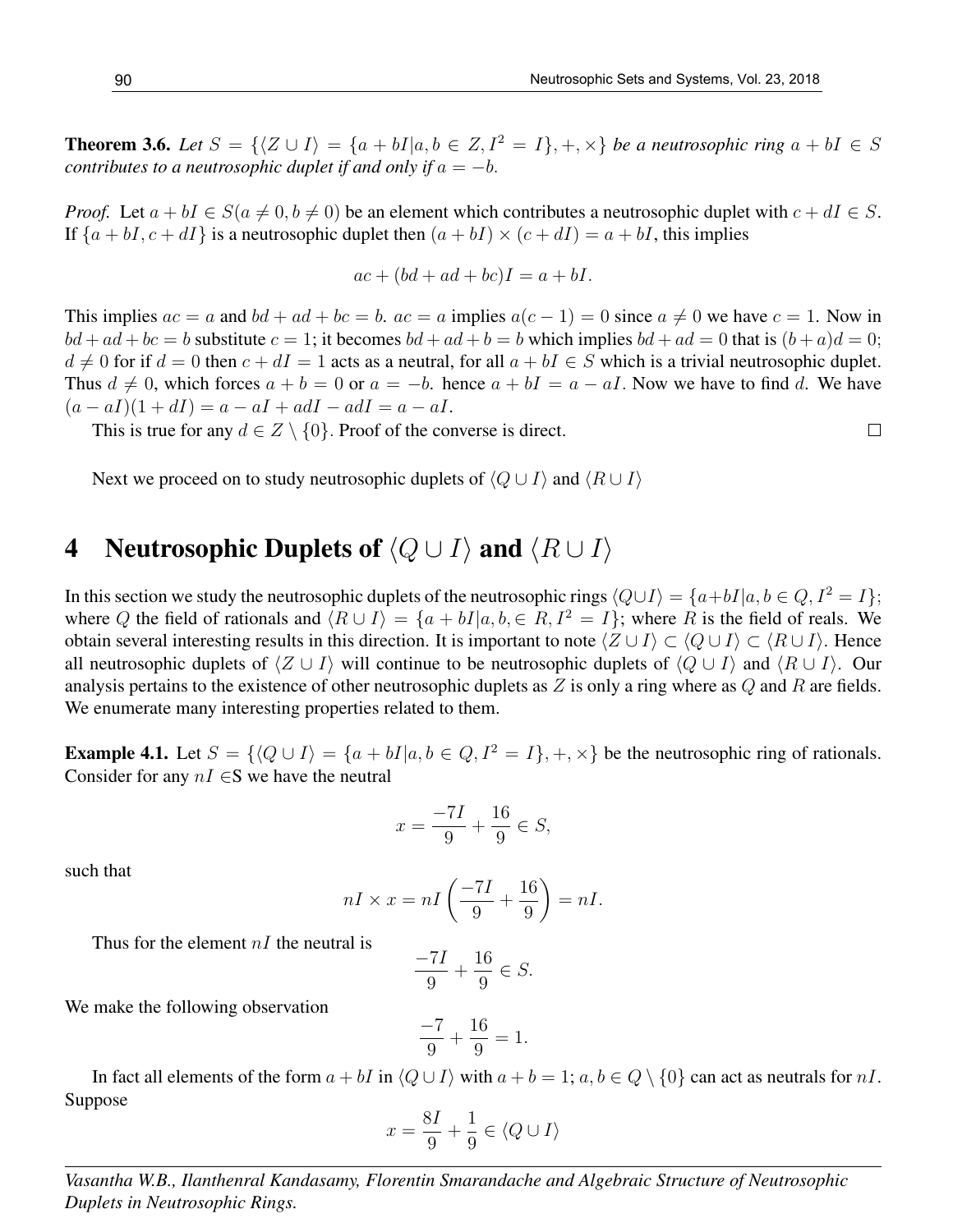then for  $nI = y$  we see

$$
x \times y = nI \times \left(\frac{8I}{9} + \frac{1}{9}\right) = \frac{8In}{9} + \frac{nI}{9} = nI.
$$

Take  $x = -9I + 10$  we see

$$
x \times y = -9I + 0 \times nI = -9In + 10nI = nI
$$

and so on.

However we have proved in section 3 of this paper for any  $nI \in \langle Z \cup I \rangle$  the collection of all elements  $a + bI \in \langle Z \cup I \rangle$  with  $a + b = 1$ ;  $a, b \in Z \setminus \{0\}$  will act as neutrals of nI.

In view of all these we put forth the following theorem.

**Theorem 4.2.** Let  $S = \{Q \cup I\}, +, \times\}$  be the neutrosophic ring. For every nI with  $n \in Q \setminus \{0\}$  we have  $a + bI \in \langle Q \cup I \rangle$  *with*  $a + b = 1$ ;  $a, b \in Q \setminus \{0\}$ . *such that*  $\{nI, a + bI\}$  *is neutrosophic duplet.* 

*Proof.* Given  $nI \in \langle Q \cup I \rangle; n \in Q \setminus \{0\}$ , we have to show  $a + bI$  is a neutral where  $a + b = 1, a, b \in Q \setminus \{0\}$ . consider

$$
nI \times (a + bI) = anI + bnI = (a + b)nI = nI
$$

as  $a+b=1$ . Hence for any fixed  $nI \in \langle Q\cup I\rangle$  we have an infinite collection of neutrals. Further the number of such neutrosophic duplets are infinite in number for varying n and varying  $a, b \in Q \setminus \{0\}$  with  $a + b = 1$ . Thus the number of neutrosophic duplets in case of neutrosophic ring  $\langle Q \cup I \rangle$  contains all the neutrosophic duplets of  $\langle Z \cup I \rangle$  and the number of neutrosophic duplets in  $\langle Q \cup I \rangle$  is a bigger infinite than that of the neutrosophic duplets in  $\langle Z \cup I \rangle$ . Further all  $a + bI$  where  $a, b \in Q \setminus Z$  with  $a + b = 1$  happens to contribute to neutrosophic duplets which are not in  $\langle Z \cup I \rangle$ .  $\Box$ 

Now we proceed on to give other types of neutrosopohic duplets in  $\langle Q \cup I \rangle$  using  $1 - I$  the idempotent which acts as neutral. Consider

$$
x=\frac{5}{3}-\frac{5I}{3}\in \langle Q\cup I\rangle
$$

let  $y = 1 - I$ , we find

$$
x \times y = \frac{5}{3} - \frac{5I}{3} \times 1 - I = \frac{5}{3} - \frac{5I}{3} - \frac{5I}{3} + \frac{5I}{3} = \frac{5}{3} - \frac{5I}{3} = x.
$$

In view of this we propose the following theorem.

**Theorem 4.3.** *Let*  $S = \{Q \cup I\} = \{a + bI | a, b \in Q, I^2 = I\}, +, \times\}$  *be the neutrosophic ring of rationals.* 

- *1. The idempotent*  $x = 1 I$  *acts as the neutral for infinite collection of elements*  $a aI$  *where*  $a \in Q$ *.*
- *2. For every*  $a aI \in S$  *where*  $a \in Q$ ,  $1 dI$  *acts as neutrals for*  $d \in Q$ *.*

*Proof.* Consider any  $a - aI = x \in \langle Q \cup I \rangle$ ;  $a \in Q$  we see for  $y = 1 - I$  the idempotent in  $\langle Q \cup I \rangle$ .

$$
x \times y = a - aI \times 1 - I = a - aI - aI + aI = a - aI = x.
$$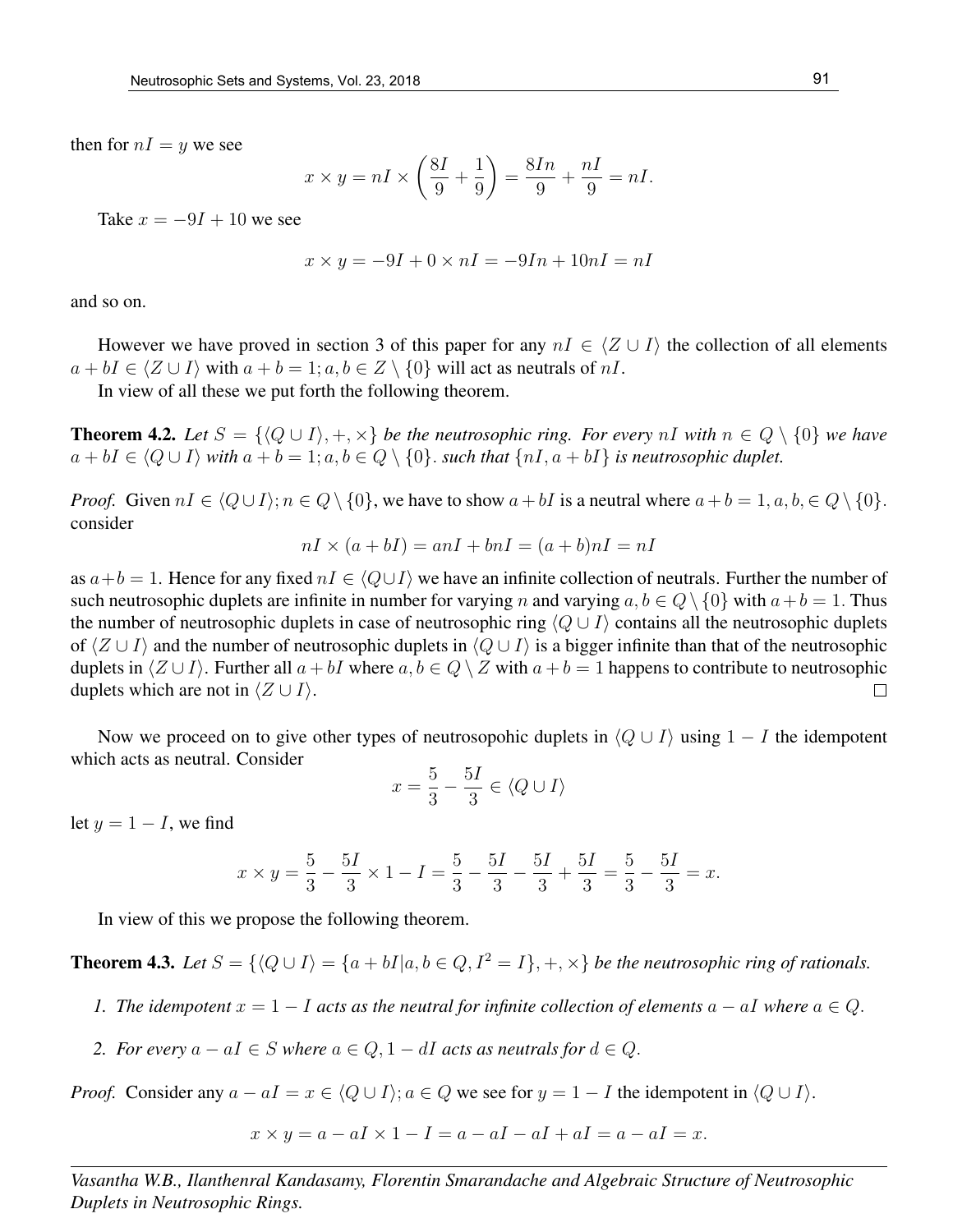Thus 1 − I acts as the neutral for  $a - aI$ ; in fact  $\{a - aI, 1_I\}$  is a neutrosophic duplet; for all  $a \in Q$ . Now consider  $s = p - pI$  where  $p \in Q$  and  $r = 1 - dI \in \langle Q \cup I \rangle$ ;  $d \in Q$ .

$$
S \times r = p - pI \times 1 - dI = p - pI - pdI + pdI = p - pI = s
$$

Thus  $\{p - pI, 1 - dI\}$  are neutrosophic duplets for all  $p \in Q$  and  $d \in Q$ . The collection of neutrosophic duplets which are in  $\langle Q \cup I \rangle \setminus \{ \langle Z \cup I \rangle \}$  is in fact is of infinite cardinality.  $\Box$ 

Next we search of other types of neutrosophic duplets in  $\{\langle Q \cup I \rangle\}$ . Suppose  $a + bI \in \langle Q \cup I \rangle$  and let  $c + dI$  be the possible neutral for it, we arrive the conditions on a, b, c and d

$$
(a + bI) \times (c + dI) = a + bI
$$

$$
ac + bc + adI + bdI = a + bI
$$

 $ac = a$  which is possible if and only if  $c = 1$ . Hence

$$
b + ad + bd = b
$$

$$
ad + bd = 0
$$

$$
d(a + b) = 0
$$

as  $d \neq 0$ ;

Thus  $a + bI = a - aI$  are only possible elements in  $\langle Q \cup I \rangle$  which can contribute to neutrosophic duplets and the neutrals associated with them is of the form  $1 \pm dI$  and  $d \in Q \setminus \{0\}$ . Thus we can say even in case of R the field of reals and for the associated neutrosophic ring  $\langle R \cup I \rangle$ . All results are true in case  $\langle Q \cup I \rangle$  and  $\langle Z \cup I \rangle$ ; expect  $\langle R \cup I \rangle \setminus \langle Q \cup I \rangle$  has infinite duplets and  $\langle R \cup I \rangle$  has infinitely many more neutrosophic duplets than  $\langle Q \cup I \rangle$ .

 $a = -b$ .

The following theorem on real neutrsophic rings is both innovative and intersting.

**Theorem 4.4.** *Let*  $S = \langle R \cup I \rangle$  *be the real neutrosophic ring. The neutrosophic duplets are contributed only by elements of the form* nI and  $a - aI$  *where*  $n \in R$  *and*  $a \in R^+$  *with neutrals*  $m - (m-1)I$  *and*  $1 - dI$ ;  $m, d \in R$ *respectively.*

*Proof.* Consider  $\{nI, m(m-1)I\}$  the pair

$$
nI \times m - (m-1)I = nmI
$$

$$
-nmI + nI = nI
$$

for all  $n, m \in R \setminus \{1, 0\}$ . Thus  $\{nI, m-(m-1)I\}$  is an infinite collection of neutrosophic duplets. We define  $(nI, m - (m-1)I)$  as a neutrosophic duplet pair. Consider the pair  $\{(a - aI), (1 - dI)\}; a \in R^+, d \in R$ . We see

$$
a - aI \times 1 - dI = a - aI - daI + adI = a - aI
$$

Thus  $\{(a - aI), (1 - dI)\}\)$  forms an infinite collection of neutrosophic duplets. We call  $((a - aI), (1 - dI))$  as a neutrosophic duplet pair. Hence the theorem.  $\Box$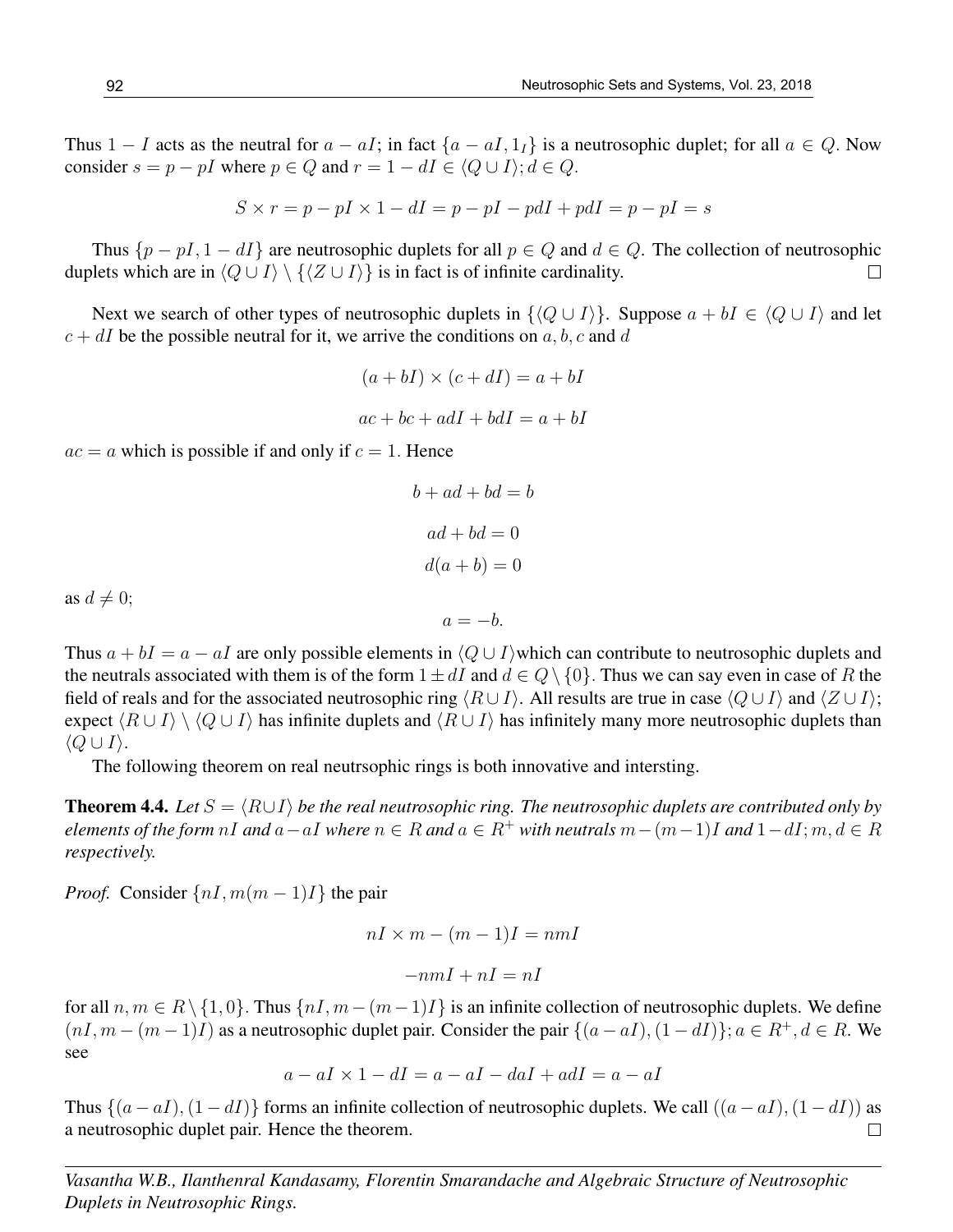**Theorem 4.5.** *Let*  $S = \langle R \cup I \rangle$  *be the neutrosophic ring* 

- *1. The ordered pair of neutrosophic duplets*  $B = \{(nI, m (m 1)I); n \in R, m \in R \cup \{0\}\}\)$  *forms a neutrosophic semigroup of*  $S = \langle R \cup I \rangle$  *under component wise product.*
- *2. The ordered pair of neutrosophic duplets*  $D = \{(a aI, 1 dI); a ∈ R^+; d ∈ R\}$  *form a neutrosophic semigroup under product taken component wise.*

*Proof.* Given  $B = \{(nI, m - (m - 1)I|n \in R, m \in (R \setminus \{1\})\} \cup (nI, 0) \subseteq (\{\langle R \cup I \rangle\}, \{\langle R \cup I \rangle\}).$ To prove B is a neutrosophic semigroup of  $(\langle R \cup I \rangle, \langle R \cup I \rangle)$ .. For any  $x = (nI, (m - (m - 1)I))$  and  $y = (sI, t - 9t - 1)I) \in B$  we prove  $xy = yx \in B$ 

$$
x \times y = xy = (nI, m - (m - 1)I \times (sI, t - (t - 1)I)
$$

$$
= (nsI, [m - (m - 1)I] \times [t - (t - 1)I])
$$

$$
(nsI, mt - t(m - 1)I - m(t - 1)I + (m - 1)(t - 1)I)
$$

$$
= (nsI, mt - (mt - 1)I) \in B
$$

It is easily verified  $xy = yx$  for all  $x, y \in B$ . Thus  $\{B, \times\}$  is a neutrosophic semigroup of neutrosophic duplet pairs. Consider  $x, y \in D$ ; we show  $x \times y \in D$ . Let  $x = (a - aI, 1 - dI)$  and  $y = (b - bI, 1 - cI) \in D$ 

$$
x \times y = (a - aI, 1 - dI) \times (b - bI, 1 - cI)
$$

$$
= (a - aI \times b - bI, (-aI \times 1 - cI)
$$

$$
= (ab - abI - abI + abI, 1 - dI - cI + c dI)
$$

$$
= (ab - abI, 1 - (d + c - c d)I) \in D
$$

as  $x \times y$  is also in the form of x and y. Hence D the neutrosophic duplet pairs forms a neutrosophic semigroup under component wise product.  $\Box$ 

#### 5 Discussions and Conclusions

In this paper the notion of duplets in case neutrosophic rings,  $\langle Z \cup I \rangle$ ,  $\langle Q \cup I \rangle$  and  $\langle R \cup I \rangle$ , have been introduced and analysed. It is proved that the number of neutrosophic duplets in all these three rings happens to be an infinite collection. We further prove there are infinitely many elements for which  $1 - I$  happens to be the neutral. Here we establish the duplet pair  $\{a - aI, 1 - dI\}$ ;  $a \in \mathbb{R}^+$  and  $d \in \mathbb{R}$  happen to be a neutrosophic semigroup under component wise product. The collection  ${a - aI}$  forms a neutrosophic subring  $a \in Z$  or Q or R. For future research we want to analyse whether these neutrosophic rings can have neutrosophic triplets and if that collections enjoy some nice algebraic property. Finally we leave it as an open problem to find some applications of these neutrosophic duplets which form an infinite collection.

# References

[1] F. Smarandache, A unifying field in logics: Neutrosophic logic. Neutrosophy, Neutrosophic Set, Neutrosophic Probability and Statistics, American Research Press, Rehoboth, USA, 2005; ISBN 978-1-59973-080-6.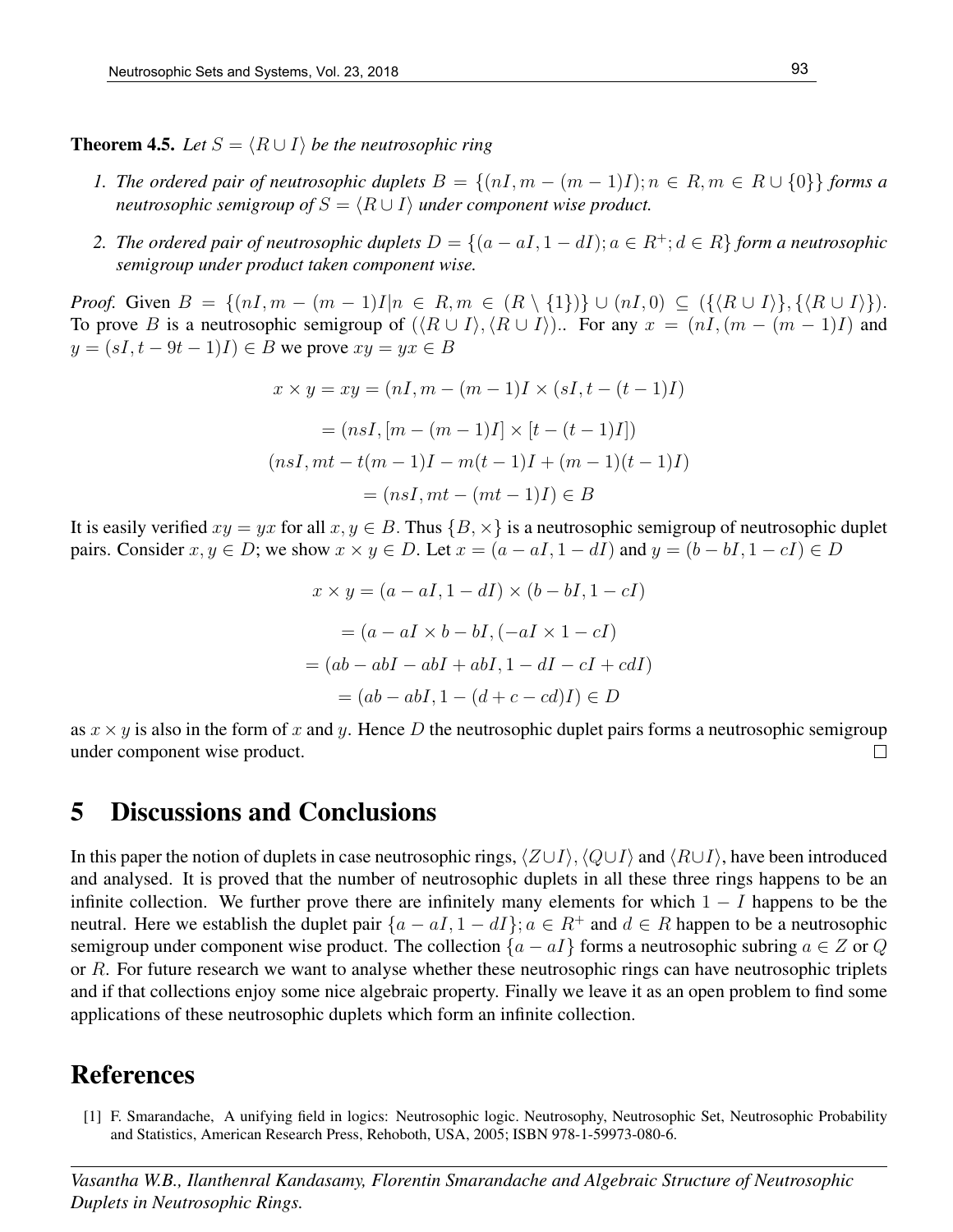- [2] F. Smarandache, Neutrosophic set-a generalization of the intuitionistic fuzzy set. In Proceedings of the 2006 IEEE International Conference on Granular Computing, Atlanta, GA, USA, 10–12 May 2006; pp. 38–42.
- [3] H. Wang, F. Smarandache, Y. Zhang, R. Sunderraman, Single valued neutrosophic sets. Review, 1(2010), 10–15.
- [4] I. Kandasamy, Double-Valued Neutrosophic Sets, their Minimum Spanning Trees, and Clustering Algorithm. J. Intell. Syst., 27(2018, 163-182, doi:10.1515/jisys-2016-0088.
- [5] I. Kandasamy and F. Smarandache, Triple Refined Indeterminate Neutrosophic Sets for personality classification. In Proceedings of 2016 IEEE Symposium Series on Computational Intelligence (SSCI), Athens, Greece, 6–9 December 2016; pp. 1–8, doi:10.1109/SSCI.2016.7850153.
- [6] W.B. Vasantha, and F. Smarandache. Basic Neutrosophic Algebraic Structures and Their Application to Fuzzy and Neutrosophic Models; Hexis: Phoenix, AZ, USA, 2004; ISBN 978-1-931233-87-X.
- [7] W.B.Vasantha, and F. Smarandache. N-Algebraic Structures and SN-Algebraic Structures; Hexis: Phoenix, AZ, USA, 2005; ISBN 978-1-931233-05-5.
- [8] W.B.Vasantha, and F. Smarandache. Some Neutrosophic Algebraic Structures and Neutrosophic N-Algebraic Structures; Hexis: Phoenix, AZ, USA, 2006; ISBN 978-1-931233-15-2.
- [9] W.B.Vasantha, and F. Smarandache. Neutrosophic Rings; Hexis: Phoenix, AZ, USA, 2006; ISBN 978-1-931233-20-9.
- [10] A. A. A. Agboola, E.O. Adeleke, and S. A. Akinleye. Neutrosophic rings II. International Journal of Mathematical Combinatorics, 2(2012), 1–12
- [11] F. Smarandache. Operators on Single-Valued Neutrosophic Oversets, Neutrosophic Undersets, and Neutrosophic Offsets. J. Math. Inf., 5(2016), 63–67.
- [12] F. Smarandache, and M. Ali. Neutrosophic triplet group. Neural Comput. Appl., 29(2018), 595–601, doi:10.1007/s00521- 016-2535-x.
- [13] F. Smarandache. Neutrosophic Perspectives: Triplets, Duplets, Multisets, Hybrid Operators, Modal Logic, Hedge Algebras and Applications, 2nd ed.; Pons Publishing House: Brussels, Belgium, 2017; ISBN 978-1-59973-531-3.
- [14] M. Sahin and K. Abdullah. Neutrosophic triplet normed space. Open Phys., 15 (2017), 697–704, doi:10.1515/phys-2017-0082.
- [15] F. Smarandache. Hybrid Neutrosophic Triplet Ring in Physical Structures. Bull. Am. Phys. Soc., 62(2017), 17.
- [16] F. Smarandache and M. Ali. Neutrosophic Triplet Field used in Physical Applications. In Proceedings of the 18th Annual Meeting of the APS Northwest Section, Pacific University, Forest Grove, OR, USA, 1–3 June 2017.
- [17] F. Smarandache, and M. Ali. Neutrosophic Triplet Ring and its Applications. In Proceedings of the 18th Annual Meeting of the APS Northwest Section, Pacific University, Forest Grove, OR, USA, 1–3 June 2017.
- [18] X.H. Zhang, F. Smarandache, and X.L. Liang. Neutrosophic Duplet Semi-Group and Cancellable Neutrosophic Triplet Groups. Symmetry, 9(2017) , 275–291, doi:10.3390/sym9110275.
- [19] M. Bal, M. M. Shalla, and N. Olgun. Neutrosophic Triplet Cosets and Quotient Groups. Symmetry, 10(2017), 126–139, doi:10.3390/sym10040126.
- [20] X. H. Zhang, F. Smarandache, M. Ali, and X. L. Liang. Commutative neutrosophic triplet group and neutro-homomorphism basic theorem. Ital. J. Pure Appl. Math. (2017), in press.
- [21] W.B. Vasantha, I. Kandasamy, and F. Smarandache, Neutrosophic Triplet Groups and Their Applications to Mathematical Modelling; EuropaNova: Brussels, Belgium, 2017; ISBN 978-1-59973-533-7.